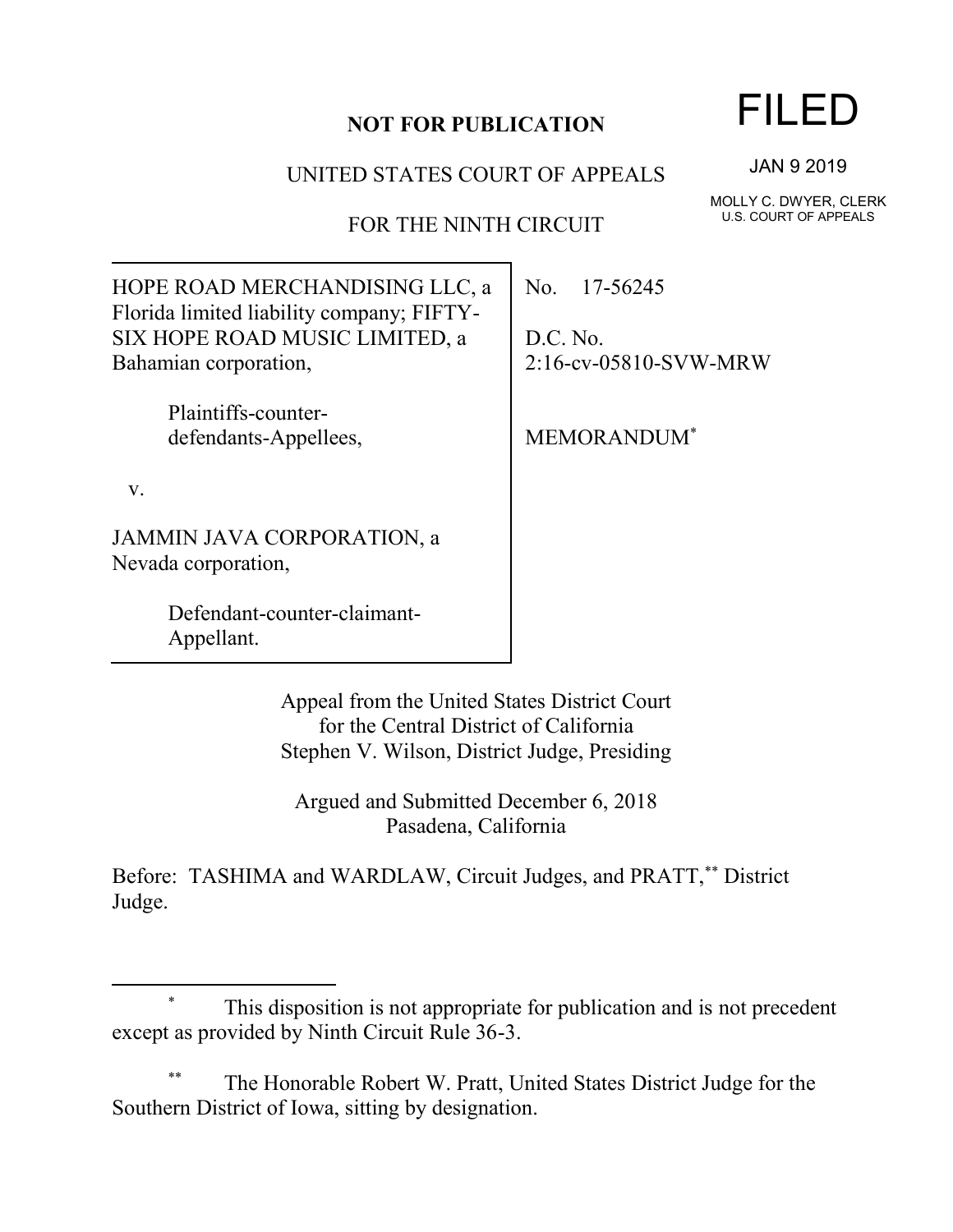Jammin Java Corporation (Jammin Java) appeals the district court's grant of partial summary judgment in favor of Hope Road Merchandising LLC and Fifty-Six Hope Road Music Limited (56 HR) (collectively Hope Road) and damages award of \$2,458,835.20 for trademark infringement. We have jurisdiction under 28 U.S.C. § 1291. We affirm.

1. Jammin Java asserts that the district court erred as a matter of law in concluding that the written provisions of the Long Term License Agreement (Agreement) precluded its defenses of oral modification, waiver, and equitable estoppel. Jammin Java is correct that under California contract law oral modification, waiver, and equitable estoppel defenses may be asserted despite contractual provisions prohibiting oral waiver or oral modifications. *See, e.g.*, Cal. Civ. Code § 1698(d) (addressing oral modification, waiver, and estoppel); *MacIsaac & Menke Co. v. Cardox Corp.*, 14 Cal. Rptr. 523, 528 (Dist. Ct. App. 1961) (addressing oral modification); *Golden Gate Motor Transp. Co. v. Great Am. Indem. Co.*, 6 Cal. 2d 439, 447–48 (1936) (addressing waiver). However, we may affirm the district court's grant of partial summary judgment on any basis properly supported by the record, *DeNardo v. Murphy*, 781 F.2d 1345, 1347 (9th Cir. 1986).

Here, the record demonstrates that Jammin Java breached the Agreement. Both the adverse action taken by the Securities and Exchange Commission against

2 a set of  $\sim$  2 a set of  $\sim$  2 a set of  $\sim$  2 a set of  $\sim$  3 a set of  $\sim$  3 a set of  $\sim$  3 a set of  $\sim$  3 a set of  $\sim$  3 a set of  $\sim$  3 a set of  $\sim$  3 a set of  $\sim$  3 a set of  $\sim$  3 a set of  $\sim$  3 a set of  $\sim$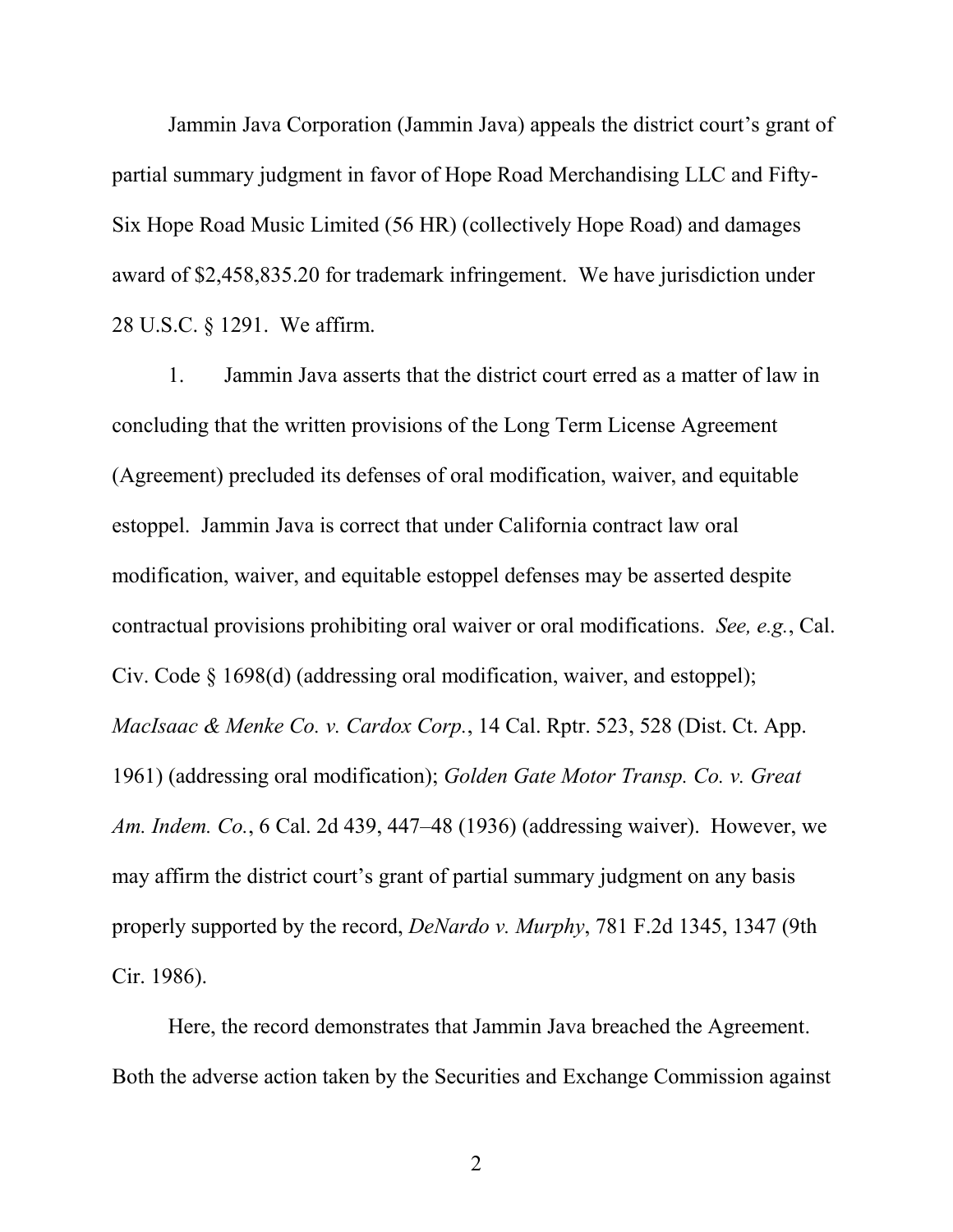Jammin Java and Jammin Java's failure to provide "Quarterly Statements" and "Annual Statements" to 56 HR as required by the Agreement constitute material breaches. 56 HR provided written notice of these breaches, which went uncured, satisfying the Agreement's procedural requirements for termination. Because these breaches of the Agreement are unaffected by Jammin Java's claims of waiver, oral modification, and estoppel,<sup>1</sup> the district court properly granted summary judgment in favor of Hope Road on its breach of contract claim.

2. Jammin Java also contends that the district court erred by enforcing the Agreement's requirement of written notice of breach, as that provision is a disfavored forfeiture clause under California contract law. However, even assuming that the written notice provision is a forfeiture clause under California contract law, such a clause will be upheld where it is unambiguous and its intent is clear. *Div. of Labor Standards Enf't v. Dick Bullis, Inc*., 140 Cal. Rptr. 267, 270 (App. Dep't Super. Ct. 1977); *ABI, Inc. v. City of L.A.*, 200 Cal. Rptr. 563, 570–71 (Ct. App. 1984). Here, the written notice provision unambiguously sets out the procedure through which Jammin Java could terminate the Agreement.<sup>2</sup> Moreover,

l

<sup>&</sup>lt;sup>1</sup> Jammin Java alleges that the parties waived and orally modified the royalty fee payment schedule outlined in the Agreement. Jammin Java does not allege that the parties waived or orally modified any other term of the Agreement.

<sup>&</sup>lt;sup>2</sup> In particular, the Agreement stated that Jammin Java could suspend its performance or terminate the Agreement if it provided written notice to 56 HR of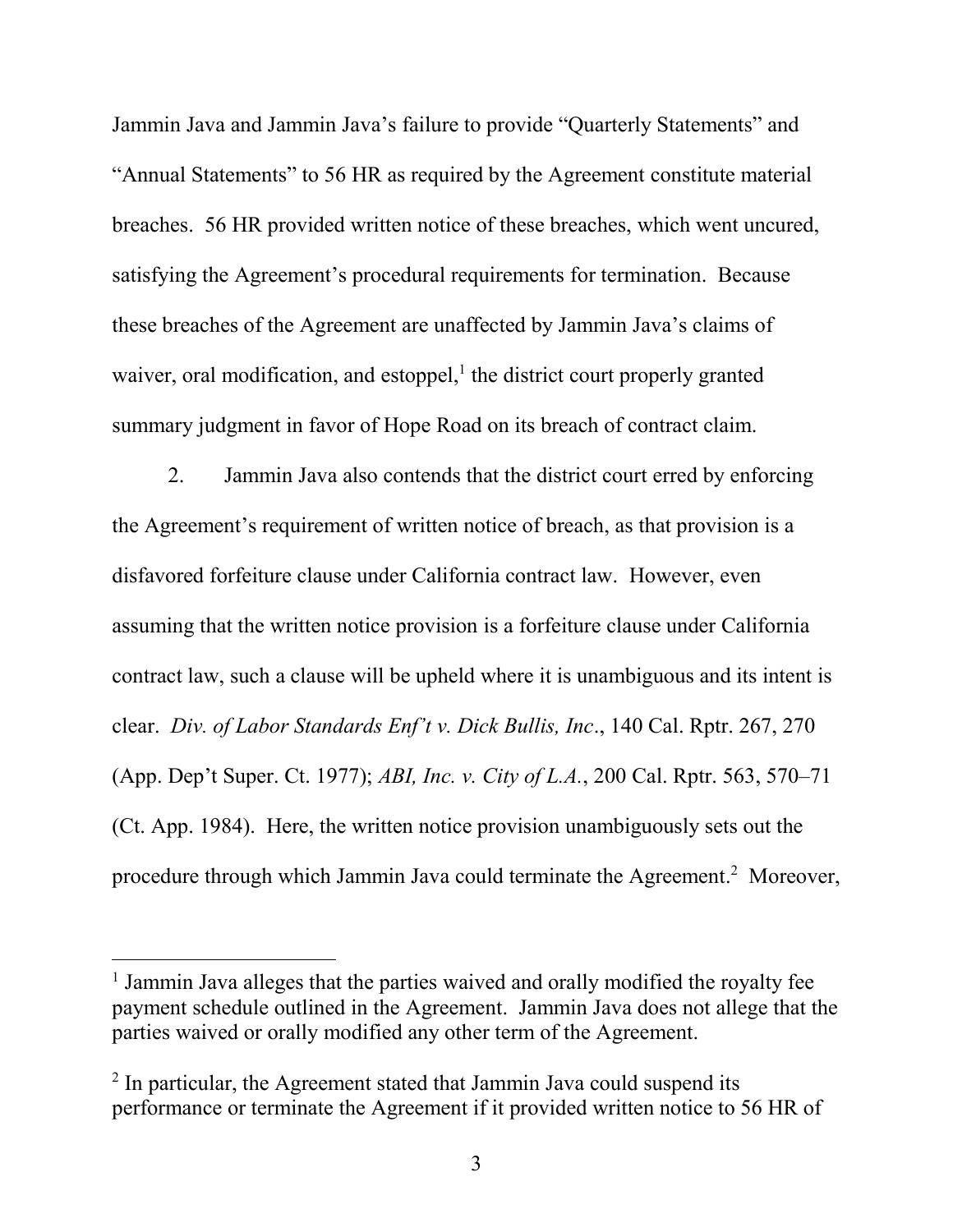the intent of the provision is clear: to give the party allegedly in breach notice and an opportunity to cure the breach without terminating the Agreement. Because the language of the written notice provision is unambiguous, and its intent is clear, the district court properly enforced this provision against Jammin Java.

3. Finally, Jammin Java argues that the district court erred in awarding profits during the infringing period to Hope Road as a measure of Hope Road's damages under 15 U.S.C. § 1117(a). In particular, Jammin Java contends that the district court erred in awarding its profits without first finding willful infringement of Hope Road's trademarks. But a finding of willful trademark infringement is not necessary where a "plaintiff seeks the defendant's profits as a measure of [its] own damage[s]." *Adray v. Adry-Mart, Inc.*, 76 F.3d 984, 988 (9th Cir. 1995). Here, the record demonstrates, and the district court correctly found, that Jammin Java's unauthorized use of the Marley Coffee trademarks precluded Hope Road's use of the same marks during the infringing period. Moreover, Jammin Java failed to submit any evidence of costs or deductions associated with the trademarks, as it was required to do if it sought an offset against the amount of profits awarded. 15 U.S.C. § 1117(a); *Lindy Pen Co. v. Bic Pen Corp.*, 982 F.2d 1400, 1408 (9th Cir. 1993), *abrogated on other grounds by SunEarth, Inc. v. Sun Earth Solar Power* 

 $\overline{a}$ 

breach, and such a breach was not cured within thirty business days of 56 HR's receipt of written notice.